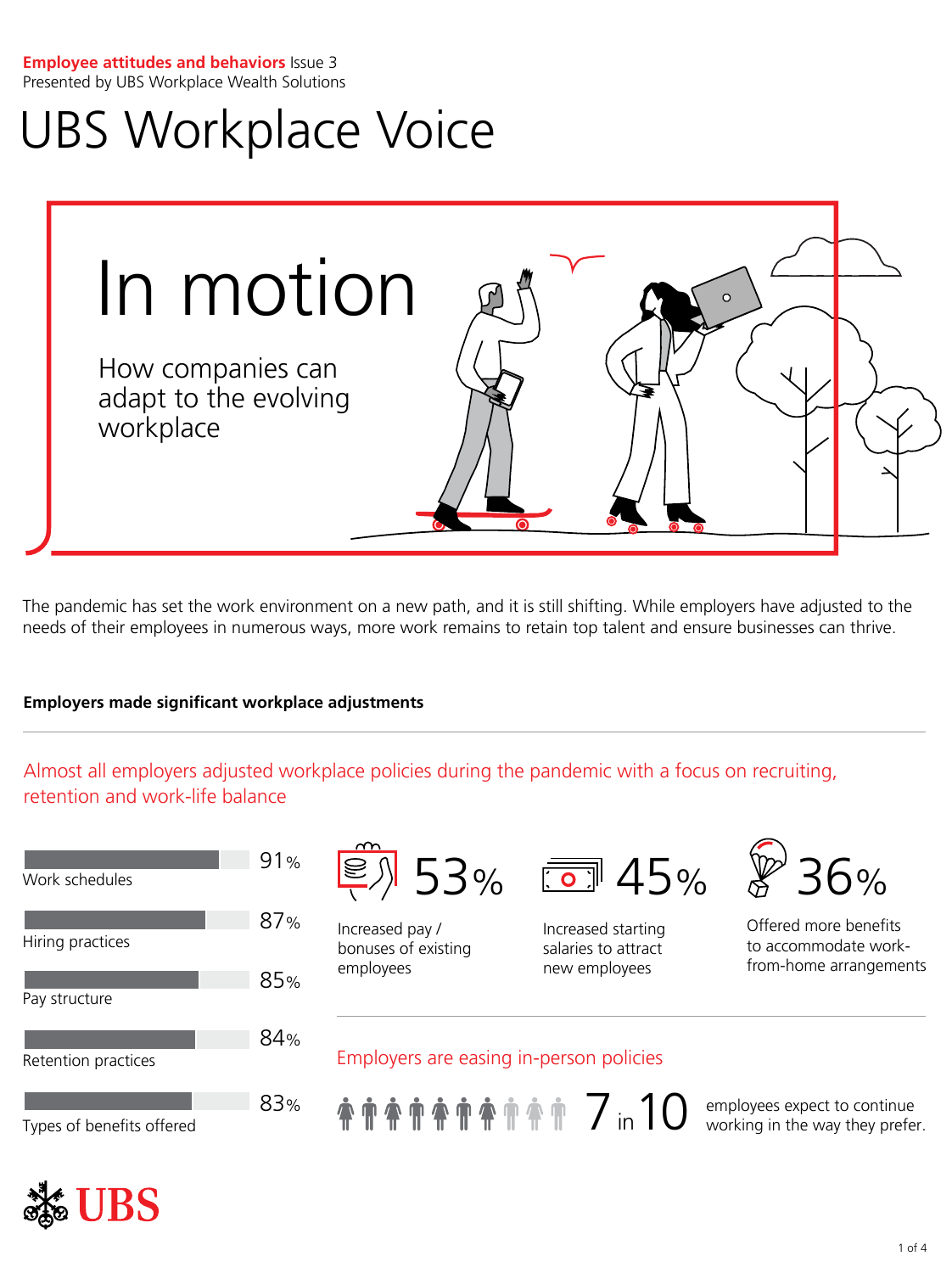# Employee expectations align with their preferences



| $9\%$ |
|-------|
|       |

of employees will remain in their preferred work environment post-COVID-19.

| Work environment post-COVID-19 |  |
|--------------------------------|--|
|--------------------------------|--|

| <b>What I expect</b>  | <b>What I prefer</b>  |     |
|-----------------------|-----------------------|-----|
| Mostly in-person      | Mostly in-person      | 47% |
| Fully remote / hybrid | Fully remote / hybrid | 38% |
| Mostly in-person      | Fully remote / hybrid | 11% |
| Fully remote / hybrid | Mostly in-person      | 4%  |

# Employees are highly confident in their job security …



I'm confident my job is secure. I'm confident I could find

… but many are also confident they could find opportunities elsewhere



another job I'd like.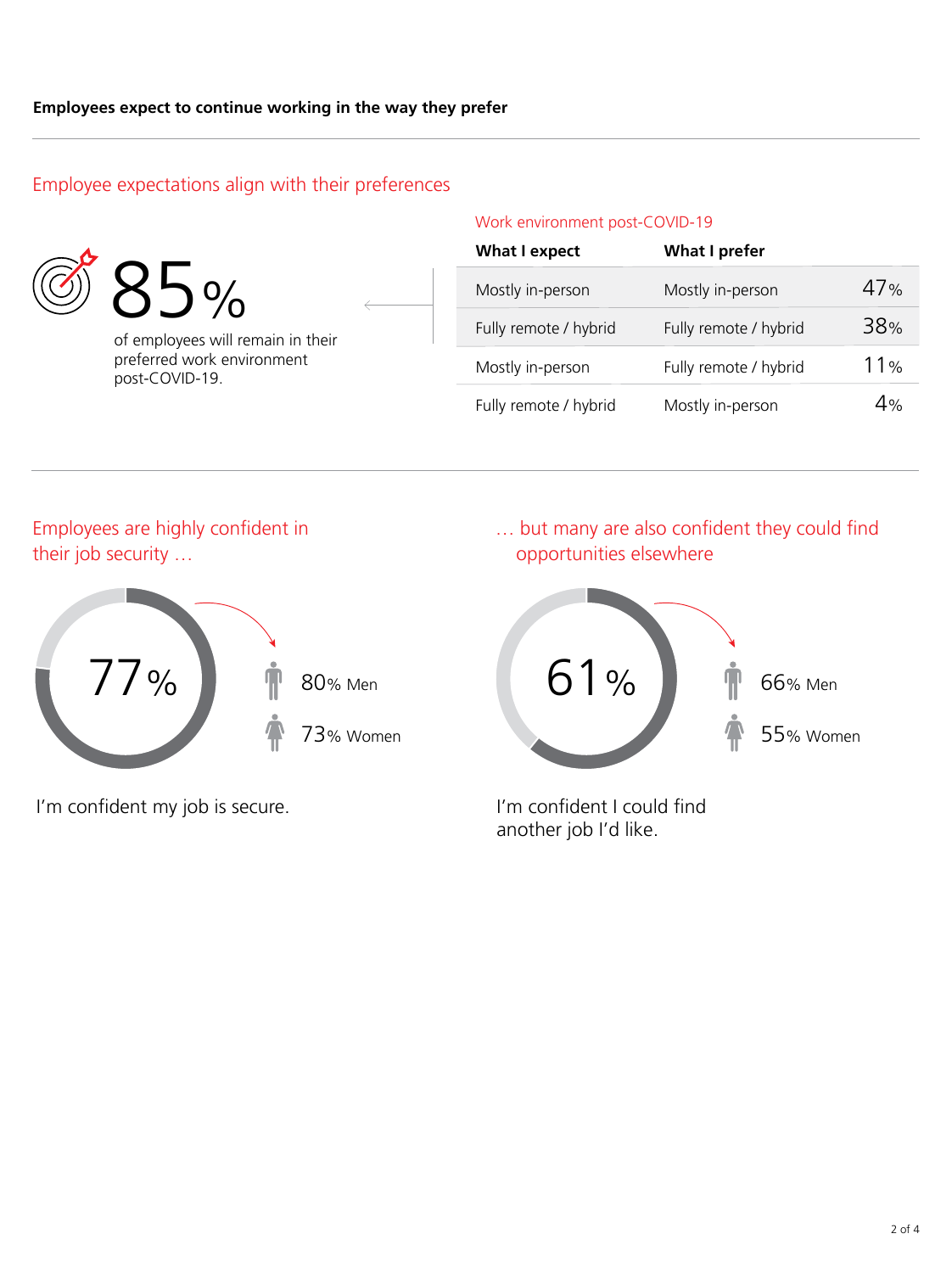Many companies feel their employees are highly aware of available benefits ...



Our employees are highly aware of the benefits available to them.

# … yet many employees lack awareness of many additional benefits offered

| Company and employee awareness is aligned            | <b>Company view</b><br>VS. | <b>Employee view</b> |
|------------------------------------------------------|----------------------------|----------------------|
| Access to COVID-19 testing / vaccinations / boosters | 58%                        | 60%                  |
| Hybrid working models / flexible work schedules      | 55%                        | 54 <sub>%</sub>      |
| Paid leave to be used for any reason                 | 51%                        | 53 <sub>%</sub>      |
| Mental health resources                              | 51%                        | 48%                  |
| Physical health resources                            | 49%                        | 45%                  |

#### **Company and employee awareness differs**

| Emergency leave for childcare                                                             | 51%             | 43% |
|-------------------------------------------------------------------------------------------|-----------------|-----|
| Reimbursement of work-from-home expenses (e.g., office supplies, printers, laptops, etc.) | 55 <sub>%</sub> | 41% |
| Emergency leave for eldercare                                                             | 46%             | 37% |
| Additional holidays                                                                       | 47%             | 36% |
| The ability to borrow from not-yet-earned paid time off                                   | 43%             | 29% |